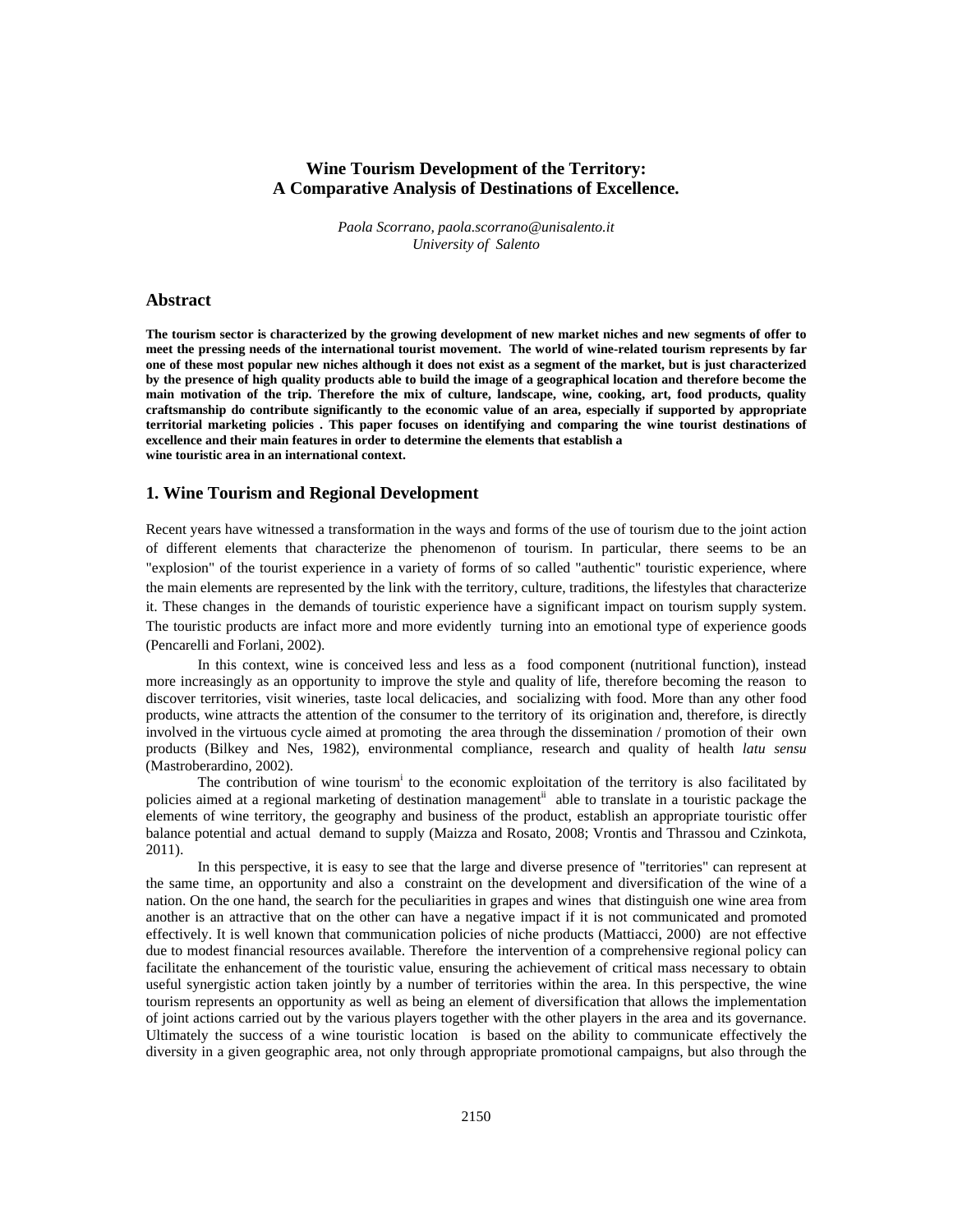establishment of actions with a single common denominator (such as, for example, wine and the set of elements related to its territory of origin, and history, traditions, art, culture, gastronomy, landscape) through the presence of a general action of protection and monitoring (Antonioli Corigliano, 1996). For this purpose it might be useful to create a public-private metamanagement as a tool to enhance the potential role of food and wine resources and establish the typologies of tourism based on the choice of a destination (Rosato and Scorrano, 2010).

For these reasons, the wine and the food in general can represent a significant component in the overall value proposition when choosing a touristic destination (Howley and van Westering, 2007; Weston,  $2003$ <sup>iii</sup>. In this perspective, the precise definition of the target audience is a central and defining element of the overall process of developing wine tourism in an area.

### **2. Features of the Wine Tourist**

1):

As previously stated, a region that aspires to rise as a wine tourism destination should direct the offer primarily to the tourist "gourmet" and, secondarily, to a tourist who does not take food and wine as a primary reason for the trip but who also recognizes the trip as a significant additional component to enrich his/her whole experience.

Wine tourist and, more generally, the food and wine tourist is characterized by the search for a "real" interaction with the territory, with the traditions, customs, habits of the local community through the tipycal food and wine tradition (Charters and Ali-Knight,  $2002$ <sup>iv</sup>. The significant element in this type of touristic demand is, therefore, represented by the combination of "wine / food - land / place of production ", in a process of interaction where the tourist gets to discover, experiences, tastes and appreciates the food and wine products, the place of production, the traditions and peculiarities of the land, through an enriching touristic experience. The moment of wine and food tasting triggers access to a larger system of relationships that the tourists should be able to start with a process of discovery and enjoyment of the visiting country: (visit - tasting participation in the production process) to finally come into direct contact with the wine and food producers of the visited area. Over time, the demand for wine tourism has experienced an evolution that can be summarized in the following three stages $\overline{v}$ :

- *Introductory*: the consumer looks for good quality and affordable wine; enjoys the friendly welcome in the cellars;
- *Evaluative*: The consumer is able to recognize and choose (thanks to the presence of guides and articles in the trade press) the names and most famous wineries;
- Tertiary: the tourist is also seeking for services such as wine tastings, wine shops, restaurants;
- *Experiential:* the tourist wants to participate to specific, unique events
- *Authentic*: the tourists refuse predictable, and crowded tourist attractions sites.

Over time, the wine and food tourist, therefore, has become the one who always had a desire to "taste in a conscious way" because of the opportunity to learn everything about wine and food resources (ingredients, special flavors, production techniques and / or preparation, associated with local traditions, recipes, etc.). Thus, it assumes the two characteristics of an experienced and demanding consumer, or a curious and eager to learn consumer.

A possible classification of the types of wine tourist can result from the combination of variables (table

- "wine culture", understood as knowledge of the product and its history;
- "relevance assigned to the resources of the territory", understood as natural, cultural and historical sightseeing, touristic facilities (hotels, leisure etc.).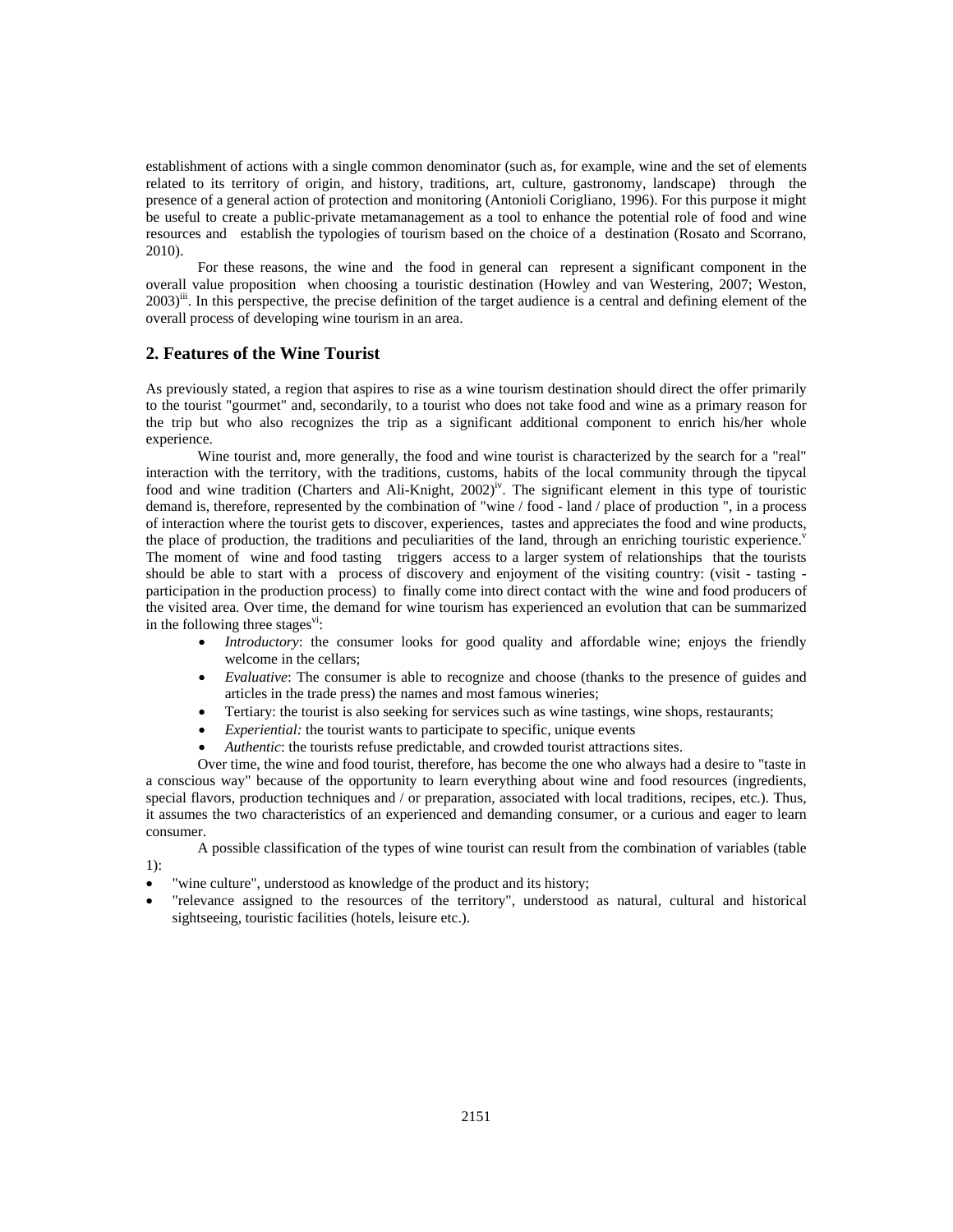

Source: our elaboration

The rectangle characterized by low wine culture and a low importance given to the resources of the area represents the *wine-discoverers,* i.e. those who have an initial approach to the field (induction phase), have limited knowledge but a high interest in making short trips to events that relate to the wine. This category consists mainly of young people, couples and families.

The category of *wine tourists* qualified by a modest wine culture, but a high importance assigned to the area's resources can be called wine fans (evaluation phase). They have a keen interest in the sector, have a good basic understanding of products and places (usually resulting from reading magazines and guides) and are keen on trips and courses. These individuals aged 35-40 years, are quite wealthy, and excellent wine cellars visitors. For these individuals wine is a central element of the trip, but they are also interested in other local resources (natural, historical and cultural elements, etc.) which are a main factor in the choice of destination.

The food and *wine professionals* are characterized by wide and diverse product knowledge, a developed travel culture of places and routes in the sector (tertiary stage). They know labels, vintages, prices, auctions, wine combinations and are very good buyers. Wine is the exclusive reason for the visit. In this category are the managers of wineries, restaurants, etc.

The rectangle characterized by high culture of wine and high importance of land resources represents the *wine tasters* (experiential stage and phase of authenticity), that in addition to those who possess a wealth of knowledge similar to wine professionals, are also characterized by the search for identity in products and places, really keen to make wine culture a chance to live the authentic experience<sup>vii</sup>. This is the highest form of experience and awareness of use of resources, food and wine, an expression which we refer to a variety of activities including, for example: (a) the tasting of traditional local food, (b) the purchase of these products on site, (c) learning the techniques of production, (d) the observation of the areas and places of production and processing, (e) participation in some of the processes of production. This type of wine tourist is therefore satisfied if he/she can combine the pleasures of learning and exploring the territories with the acquisition of the cultural identity of a community through its local products.

## **3. The Main Wine Tourist Destinations in the World: Success Factors**

#### **3.1. Research Methodology**

The objective of this analysis is, as mentioned above, to provide a listing and analysis of the major wine tourist destinations of excellence. The most critical step of this survey was the identification of a source of information to identify a list of those destinations. This is due to the difficulty to infer with certainty what may be regarded a wine tourist destination of excellence: the absence of an identification element for wine-tourism and the lack of data concerning the flows of specific wine tourist destinations. An alternative approach was to use the Web as an information source on the assumption that the players in the tourism industry (both as demand as supply) are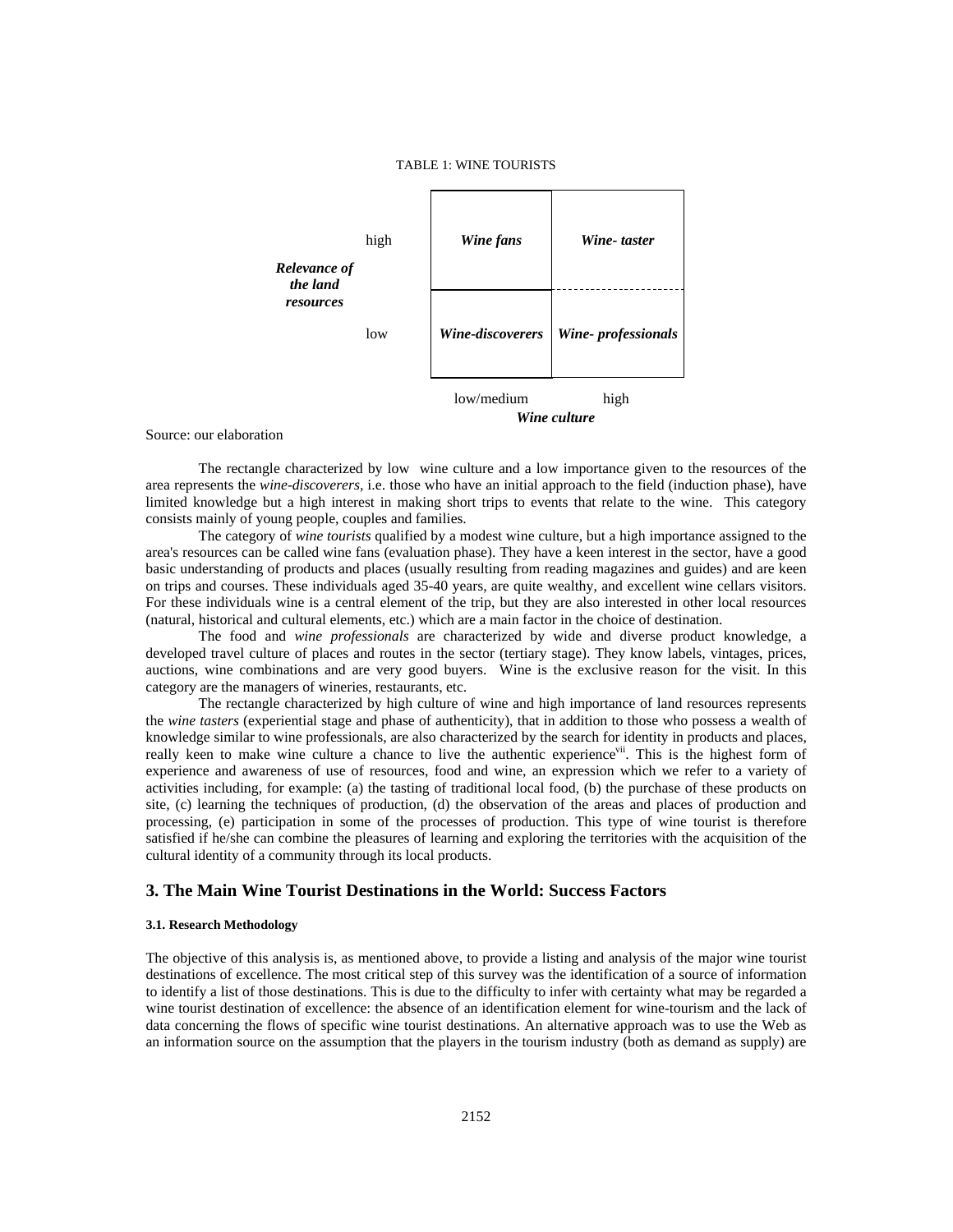frequent internet users<sup>viii</sup>. The research therefore used the information from the various sites/blogs<sup>ix</sup> specialized in tourism and/or wine tourism, collecting the opinions of experts and wine fans.

Given the large number of Internet sources devoted to wine tourism it was necessary to establish some selection criteria to limit the scope of the survey only to some websites/blogs<sup>x</sup>. Their identification was made following the instructions shown below<sup>xi</sup>:

- identification of the most widely known search engines worldwide, namely: www.google.com and www.yahoo.com;
- choice of key words to be included in the search engines, namely: "best wine tourism", "excellent wine tourism", "best wine destination", "excellent wine destination";
- Selection of sites/blogs to draw upon the information: after entering the chosen keywords in the search engines we made a comparison between the first two pages of those engines<sup>xii</sup> to identify the main sites/blogs about wine tourist destinations worldwide. Ultimately the sites were: www.travelblog.it, viaggi.virgilio.it, www.winenews.it, www.simonseeks.com, vino24.tv, opentravel.com, www.helium.com, www.ehow.com, www.squidoo.com, opentravel.com, www.helium.com, www.ehow.com, www.squidoo.com, www.chicagotribune.com;
- determination of wine tourist destinations of excellence: an analysis of the content of these sites has resulted in identification of targets that have a higher recurrence and therefore are considered excellent by industry experts or perceived as such by wine fans.

### **3.2 Results**

Below are the results of what are considered the wine destinations of excellence in the world (table 2):

| Number of presence of the<br>touristic site |
|---------------------------------------------|
|                                             |
| Bordeaux 7/10                               |
| Champagne $4/10$                            |
| Napa Valley 8/10                            |
| Sonoma Valley 6/10                          |
| Tuscany 9/10                                |
| Piedmont 2/10                               |
| Umbria 1/10                                 |
| Stellenbosch 9/10                           |
| Barossa Valley 6/10                         |
| Marlborough 6/10                            |
| La Rioja 5/10                               |
| Valle Central 4/10                          |
|                                             |

TABLE 2: WINE DESTINATIONS OF EXCELLENCE

Source: our elaboration

The characteristics of each wine destination described on at least three websites are the following<sup>xiii</sup>:

- *Bordeaux (France)*: Known for its charming old town, in the 2007 Bordeaux was classified World Heritage by UNESCO. This recognition is a tangible sign of the asset value and unit of the city that has evolved over the centuries without ever betraying its harmony and its architectural wealth. The city is worldly renowned for its production of wine in the wine lands along the rivers Garonne and Dordogne. Bordeaux wines can be red, dry white or liqueur, or rosé. The grapes from which it derives are: Cabernet Franc, Cabernet Sauvignon, Merlot for red wines, Sauvignon, Sémillon and Muscadelle for white wines.
- *Champagne-Ardenne* (France): The term takes a champagne appellation of origin that refers to a territorial area in northern France, the region of Champagne-Ardenne. This area is unique in France, to have a single appellation, specific terroir and cru classified, for a total of 34,000 hectares of vineyards. Champagne-Ardenne has 5 sites classified as World Heritage by UNESCO. With over 5,000 miles of trails and walking routes, this region offers a wide range of opportunities for hiking, horseback riding and mountain biking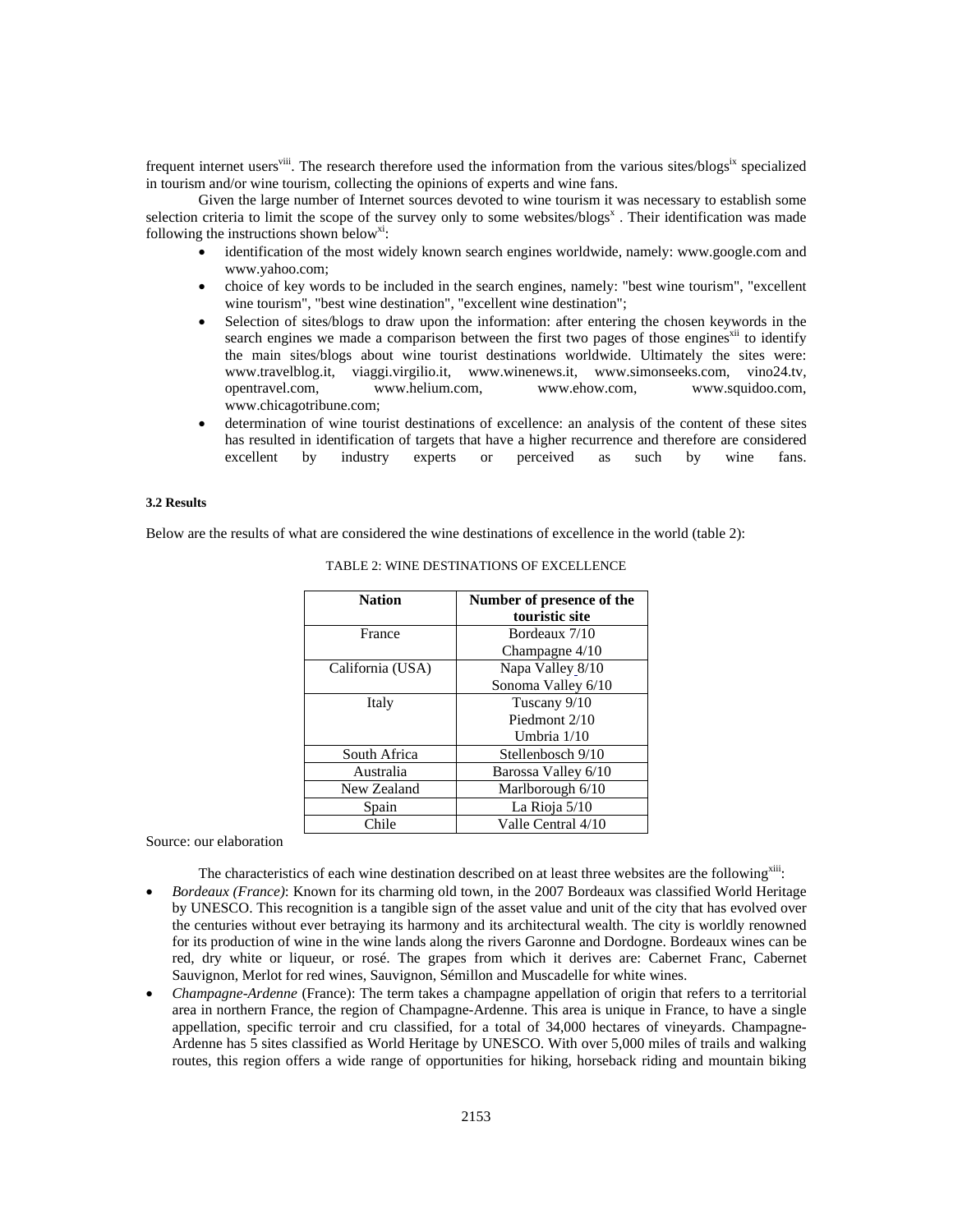(there are 450 km of greenways to explore by bike or on rollerblades). Champagne-Ardenne is also equipped with a large number of amusement parks and offers opportunities for events throughout the year.

- *Napa Valley* (California): Known for its wine production began in the sixties, the County of Napa Valley is now one of the best wine regions, like France and Italy, with nearly 400 wineries in surplus. The Mediterranean climate makes this Napa Valley considered the birthplace of American Cabernet Sauvignon and Zinfandel, the American version of Italian Primitivo. The Napa Valley Wine Train offers an unusual way to enjoy the scenery and vineyards. A significant amount of thermal spas and mud baths and the Old Faithful geyser are the attractions in Calistoga, famous tourist destination in Napa Valley.
- *Sonoma Valley* (California) home to some of the first vineyards and wineries of the state, offers a wide range of festivals and events throughout the year including the prestigious Sonoma International Film Festival and wineries with good touristic facilities. Today, the wines of this small valley are protected by the federal government of the United States of Sonoma Valley and Carneros AVAS (or American Viticultural Areas). The most common varieties are Zinfandel, Carignan, Petit Syrah, Pinot Noir and Merlot from those black grapes, Chardonnay, Sauvignon and Colombard among the white grapes.
- *Tuscany* (Italy): Tuscany has a basket of world-class wines: 6 DOCG Carmignano (Prato Province), Brunello di Montalcino Chianti (with its sub-8), Morellino di Scansano (since 2007), Vernaccia San Gimignano and Vino Nobile di Montepulciano - and 34 DOC. The region also, with its ancient and defined identity, is one of the most celebrated places for Italian history, art, economics, culture, landscapes and beauty. Tuscany is among the Italian regions with the largest number of sites classified by UNESCO World Heritage Site: Historic Centre of Florence, Piazza del Duomo in Pisa, the historical center of San Gimignano, Siena's historic center, historical center of the town of Pienza , Val d'Orcia. Tourism (art, beach, rural, mountain and spa) is a major economic resource of Tuscany.
- *Stellenbosch* (South Africa): The valleys of Stellenbosch, Paarl and Franschhoek are the central part of the Cape Winelands region, the larger of the two wine regions of South Africa. The wine industry in South Africa produces about one million liters of wine annually. Stellenbosch is also the primary location for research in wine (prof. Perold was the first professor of wineculture in the Stellenbosch University). Very famous is the "Stellenbosch wine route", born in 1971. The Stellenbosch Cabernet Sauvignon is emerging as a high quality wine. Stellenbosch is renowned for its Cape Dutch-style architecture, the main street, Dorp Street, contains many historic buildings and this is a national monument. A tour of Stellenbosch also typically includes some visits (with tasting) to wineries. Among the most features one can mention the Meerlust which is located in a prestigious house in 1693.
- *Barossa Valley* (Australia) is the largest wine-producing region and the first tourist destination of South Australia (60 km from Adelaide). Renowned for the Shiraz (red wine), this is used to produce the most famous Australian wine, the Penfold Grange. Other types of grapes grown are Riesling, Semillon, Grenache and Cabernet Sauvignon. Every two years to celebrate the success of the wine industry they organize the "Barossa Valley Vintage Festival", a week of street parades, concerts and gourmet dining offered to visitors from around the world.
- *Marlborough* (New Zealand) can boast of having the most modern wine industry of New Zealand. At the end of 1970, Marlborough has produced, among other varieties, the first Sauvignon Blanc that has generated confidence in the potential of foreign wine in New Zealand, now considered the world's best by many critics. The wine region of Marlborough is 62% of the total land area planted, the vines are: Sauvignon Blanc, Pinot Noir and Chardonnay. Equally important is the production of sparkling wine using the *Methode Traditionelle* with, in particular near Renwick, derived vines of Riesling, Pinot Noir and Chardonnay.
- *La Rioja* (Spain) La Rioja is the most famous wine region in Spain. Divided into three sub-regions (Rioja Alta, Rioja Baja and Rioja Alava), giving their name to the wine produced there: Rioja, a wine to "calificada Denomination de Origen"(DOC). There are numerous attractions in the area: highly renowned are, in particular, the Camino de la Lengua, the Camino de Santiago, the many monasteries, the opportunity to retrace the footsteps of the dinosaurs that inhabited the area and even castles, archaeological sites and museums.
- *Valle Central* (Chile) is the main area of Chile in terms of both wine production and reputation. It matches with the historic site of the Chilean Central Valley, an area lying between the Andes and the Pacific. Within the valley there are four wine-producing sub regions: the Maipo Valley (most cultivated and best known for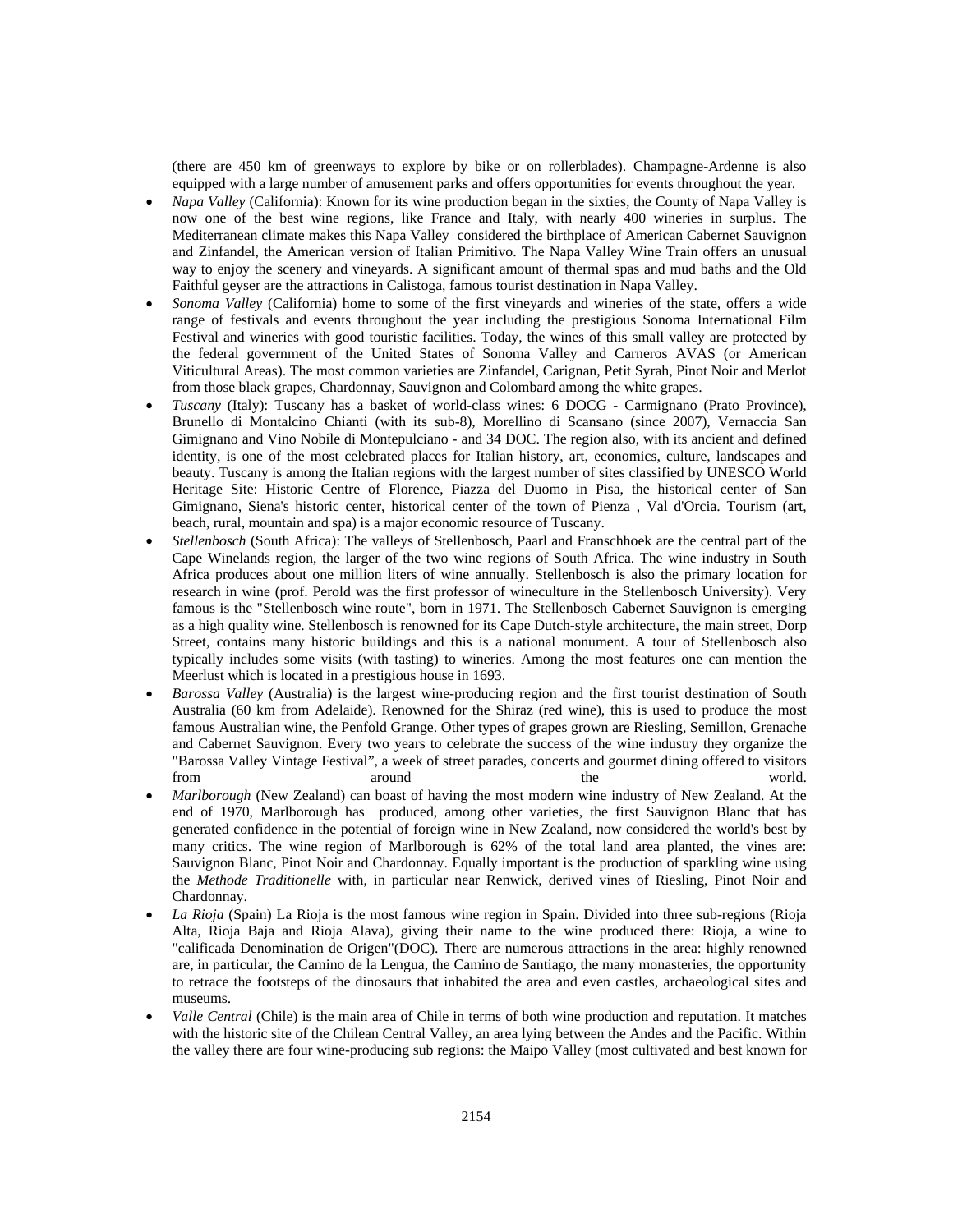Cabernet Sauvignon), the Rapel Valley (in Colchagua Province and famous for the Cabernet), the Curicó Valley (characterized by the variety of red wine and planted white, best known for Chardonnay), and the Maule Valley (which still has large plantations of Pais local, but it is undergoing a change in favor of agricultural varieties of high quality, with better varieties of red wine).

## **4. Conclusions**

the wine tourism system can be broken down into four different categories of macro elements (Franch, 2002):

- 1. the set of specific resources (natural, cultural, architectural, artificial food and wine, etc.) that characterize the destination;
- 2. the set of resources so called "generic" (physical infrastructure and / or technological, environmental protection, quality of life and hospitality of the resident population, etc);
- 3. the variety of touristic services "qualified" to meet customer expectations;
- 4. the set of "intangible" resources (the image and reputation of the destination, the skills and expertise of different business and institutional actors who insist on the destination, the relational capital) (Iazzi and Rosato, 2009).

Each of the above four categories of resources plays a crucial role for the competitiveness of a tourist destination and this induces them to work in coordination and integration (Getz and Brown, 2006). In the case of wine tourist destinations, it seems clear that the inclination of the territory to the production of wine is not in itself a determining factor for success in wine tourism. The wine tourist, while selecting a destination, prefers the combination of "wine-land" because the joint research of the traditional presence of attractors and wineries are able to guarantee an adequate level of service.

The success of wine tourism destination must therefore be able to build a value proposition of the specific supply system based on the following characters:

- 1. Integration of local resources. The need is to build a supply system that integrates the use of the resources of traditional gastronomic destination with the exploitation of natural resources, cultural landscape of the territory to strengthen the perceived link between territory and resources by the tourist food and wine.
- 2. Authenticity. It is necessary to build an integrated supply system in which different components can be an expression of traditions, customs, and culture of the area.
- 3. Experiential. A wine tourism destination that aims to ensure the success patterns with the different components of the supply system based on interaction with the host community, with the system of tourist attractions and, more generally, with the various components of 'tourism.

The analysis of the characteristics of the wine tourist destinations can be summarized as follows:

- Relevant and valued resources of enogastronomy typical throughout the area (which also include extra forms of accommodation - hotel "authentic" and strongly typical gourmet<sup>xiv</sup>);
- Significant brand awareness in international territorial markets;
- Appropriate skills training on the themes of food and wine tourism;
- Good attitude of a growing number of enterprises engaged in different food chains in the definition of tourist accommodation and hospitality services (tastings, visits, etc..)
- Presence of significant land resources (environmental, cultural, scenic, architectural) complementary to the gastronomic motivation.

Opportunities for future growth of wine tourism destinations are:

- Growing attention of international markets to the wine tourist destinations;
- Growing importance of experiential forms of tourism related to the authenticity of local resources;
- Possibility to build a system of a target product able to diversify the supply and the seasonal variations in tourist flows.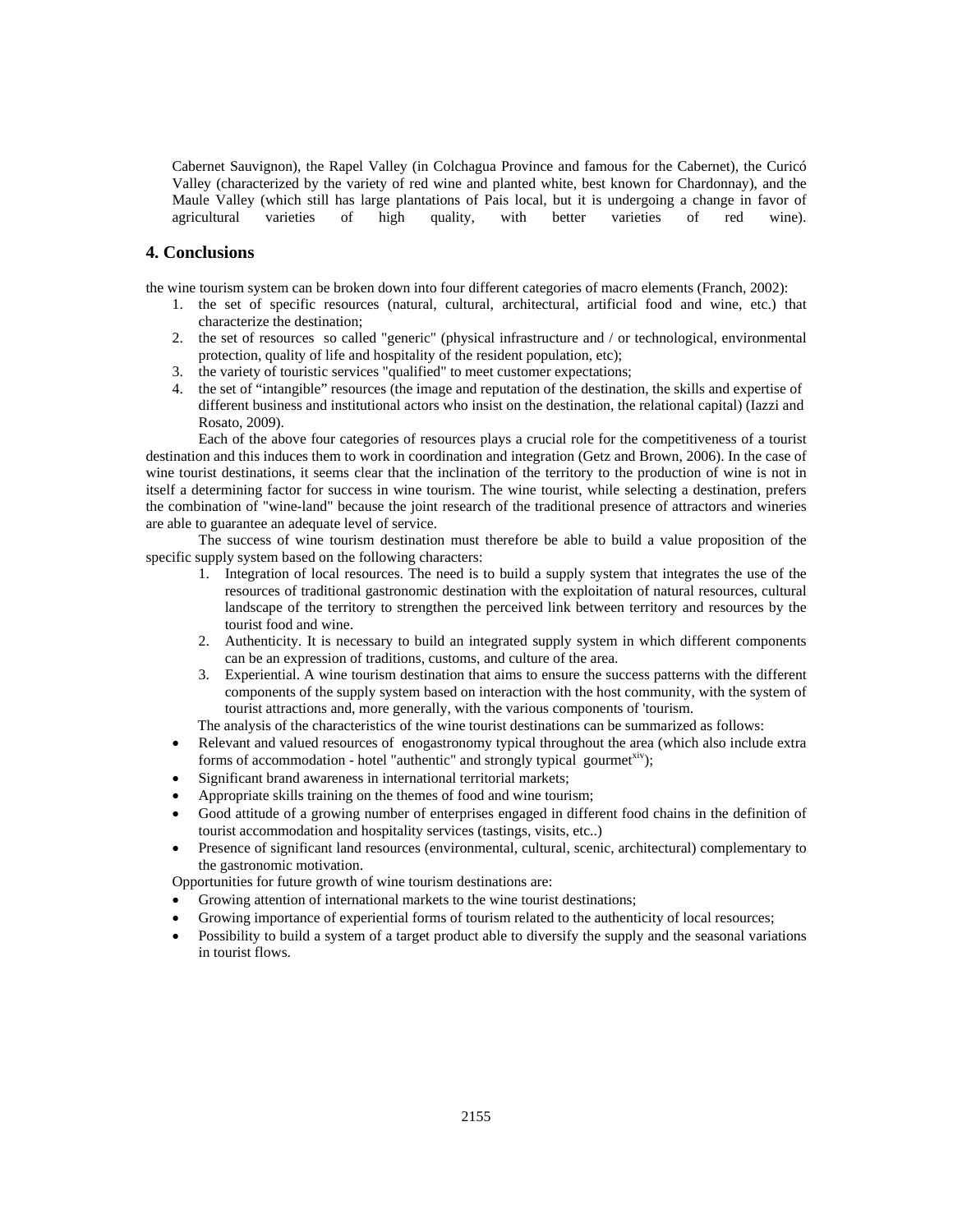### **References**

[1] Antonioli Corigliano, M. (1996). *Strade del vino ed enoturismo.* Franco Angeli, Milano.

[2] Bellagamba, A., Brunetti, F., Pencarelli, T., & Vigolo, V. (2007). "La letteratura italiana ed internazionale sul *Destination management*", in Sciarelli, S., *Il management dei sistemi turistici locali. Strategie e strumenti per la governance*, Giappichelli, Torino.

[3] Bilkey, W.J., & Nes, E., (1982). Country of Origin Effects on Product Evaluation. *Journal of International Business Studies*, Vol. 8, n. 1.

[4] Caroli, M.G. (2006). *Il marketing territoriale. Strategie per la competitività sostenibile del territorio*, Franco Angeli, Milano.

[5] Charters, S., & Ali-Knight, J. (2002). Who is the wine tourist? *Tourism management*, 23.

[6] Croce, E. & Perri, G. (2010). *Il turismo enogastronomico. Progettare, gestire, vivere l'integrazione tra cibo, viaggio e territorio,* Franco Angeli, Milano.

[7] Ejarque, J. (2003). *La destinazione turistica di successo. Marketing e management*, Hoepli, Milano.

[8] Ferrari, S., & Adamo, E.G. (2005). Autenticità e risorse locali come attrattive turistiche: il caso della Calabria. *Sinergie,* n.66.

[9] Franch, M. (a cura di) (2002). *Destination Management. Governare il turismo tra locale e globale*, Giappichelli, Torino.

[10] Getz, D., & Brown, G. (2006). Critical success factors for wine tourism regions: a demand analysis. *Tourism management*, 27.

[11] Howley, M., &van Westering, J. (2007, January). Developing wine tourism: a case study of the attitude of English wine producers to wine tourism. *Journal of vacation marketing*, vol. 14, n. 1.

[12] Iazzi, A., & Rosato, P.(2009). Il sistema delle risorse immateriali nei processi competitivi delle destinazioni turistiche. Il caso *Salento. Atti del XXXII Convegno AIDEA, Ancona.*

[13] Maizza, A., & Rosato, P. (2008). *Wine tourism and enhanced value: a comparison between Italian*  successful destinations. Conference proceedings of the "4<sup>th</sup> International Conference of the Academy of Wine Business Research - Siena, 17-19 July.

[14] Martini, U. (2005). *Management dei sistemi territoriali. Gestione e marketing delle destinazioni turistiche*, Giappichelli, Torino.

[15] Mastroberardino, P. (2002). *L'approccio sistemico al governo dell'impresa. L'impresa della vite e del vino.* Cedam, Padova.

For a full list of referneces please contact authors.